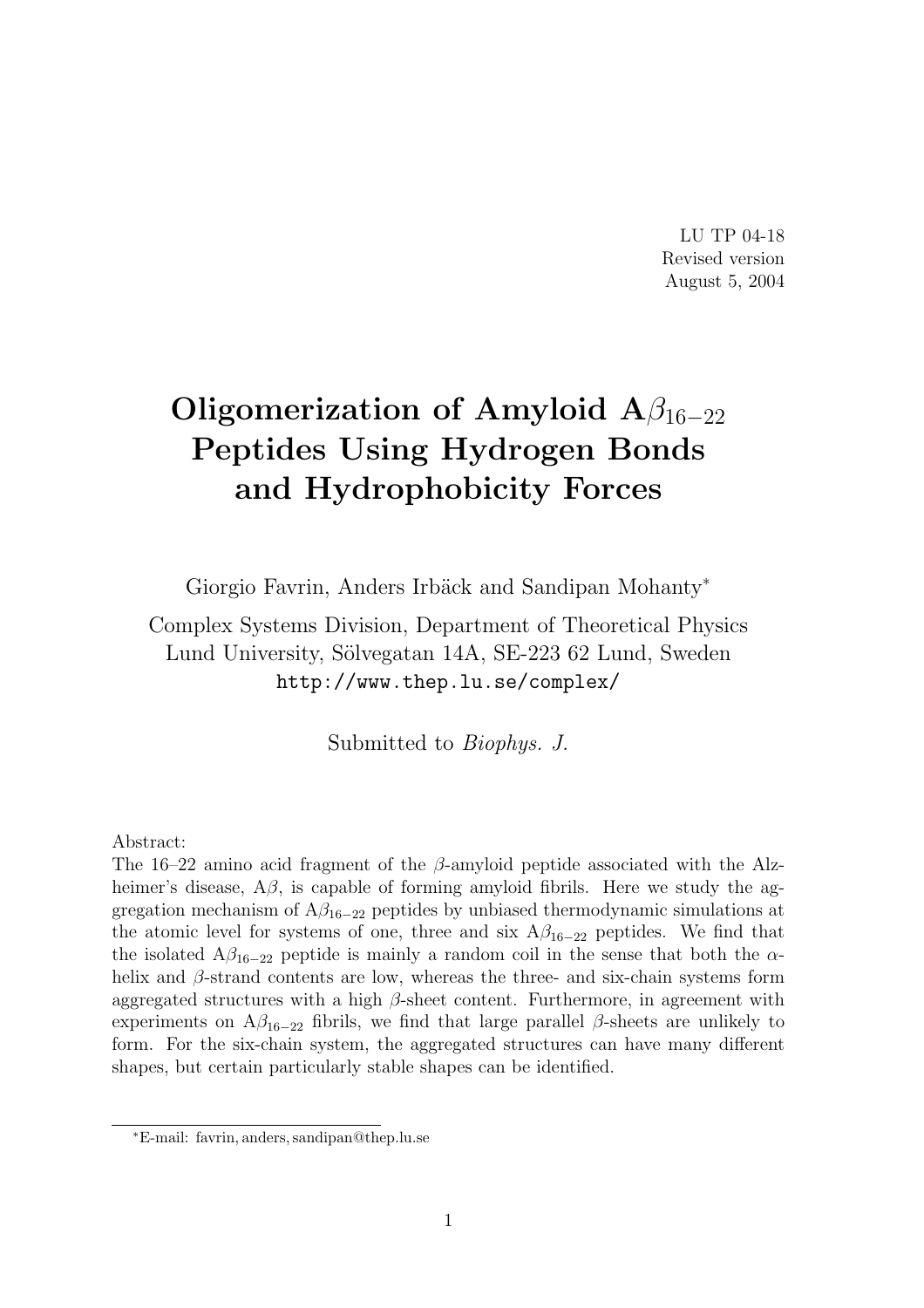### 1 Introduction

The fibrillar aggregates that characterize amyloid diseases, such as the Alzheimer's disease, are formed by specific peptides or proteins. However, it is known that several non-disease-related proteins are capable of forming similar amyloid structures [1, 2], and that the aggregation of such proteins can be cytotoxic [3]. This suggests, first, that polypeptide chains have a general tendency to form amyloid structures and, second, that natural proteins should have evolved mechanisms to avoid this tendency. Such mechanisms have indeed been proposed [4–6]. The propensity of a given polypeptide chain to form amyloid fibrils depends, nevertheless, on its amino acid sequence [7–11], and short sequence stretches promoting amyloid formation have been identified [12, 13].

While the structure of amyloid fibrils is not known in atomic detail, there is ample evidence from X-ray fiber diffraction studies that the core of the typical amyloid fibril is composed of  $\beta$ -sheets whose strands run perpendicular to the fibril axis [14]. More detailed information is available, for example, for fibrils made from different fragments of the Alzheimer's  $A\beta$  peptide. In particular, there is evidence from solid-state NMR studies for a parallel organization of the  $\beta$ -strands in A $\beta_{10-35}$  [15] and A $\beta_{1-40}$  [16] fibrils, and for an antiparallel organization in  $A\beta_{34-42}$  [17],  $A\beta_{11-25}$  [18] and  $A\beta_{16-22}$ fibrils [19, 20]. Most of these fragments contain the hydrophobic  $A\beta_{16-20}$  segment (KLVFF), which is known to be important in the  $A\beta$ - $A\beta$  interaction [21].

Small peptides like  $A\beta_{16-22}$  are well suited as model systems for probing the mechanisms of aggregation and fibril formation, and are being studied not only in vitro but also in silico. Computer simulations of simplified [22–26] and atomic [27–31] models have provided useful insights into the aggregation behavior of some peptide systems. To properly explore the free-energy landscape of aggregation at the atomic level is, nevertheless, a computational challenge.

Here we investigate the formation and properties of  $A\beta_{16-22}$  oligomers by unbiased Monte Carlo (MC) simulations of systems with up to six chains, using a sequencebased atomic model with an effective potential based on hydrogen bonds and hydrophobic attraction (no explicit water molecules). The same model has previously been used to study the folding of individual peptides [32–34]. It was shown that this model is able to fold several different peptides, both  $\alpha$ -helical and  $\beta$ -sheet peptides, for one and the same choice of parameters. The calculated melting behaviors were, moreover, in good agreement with experimental data for all these peptides.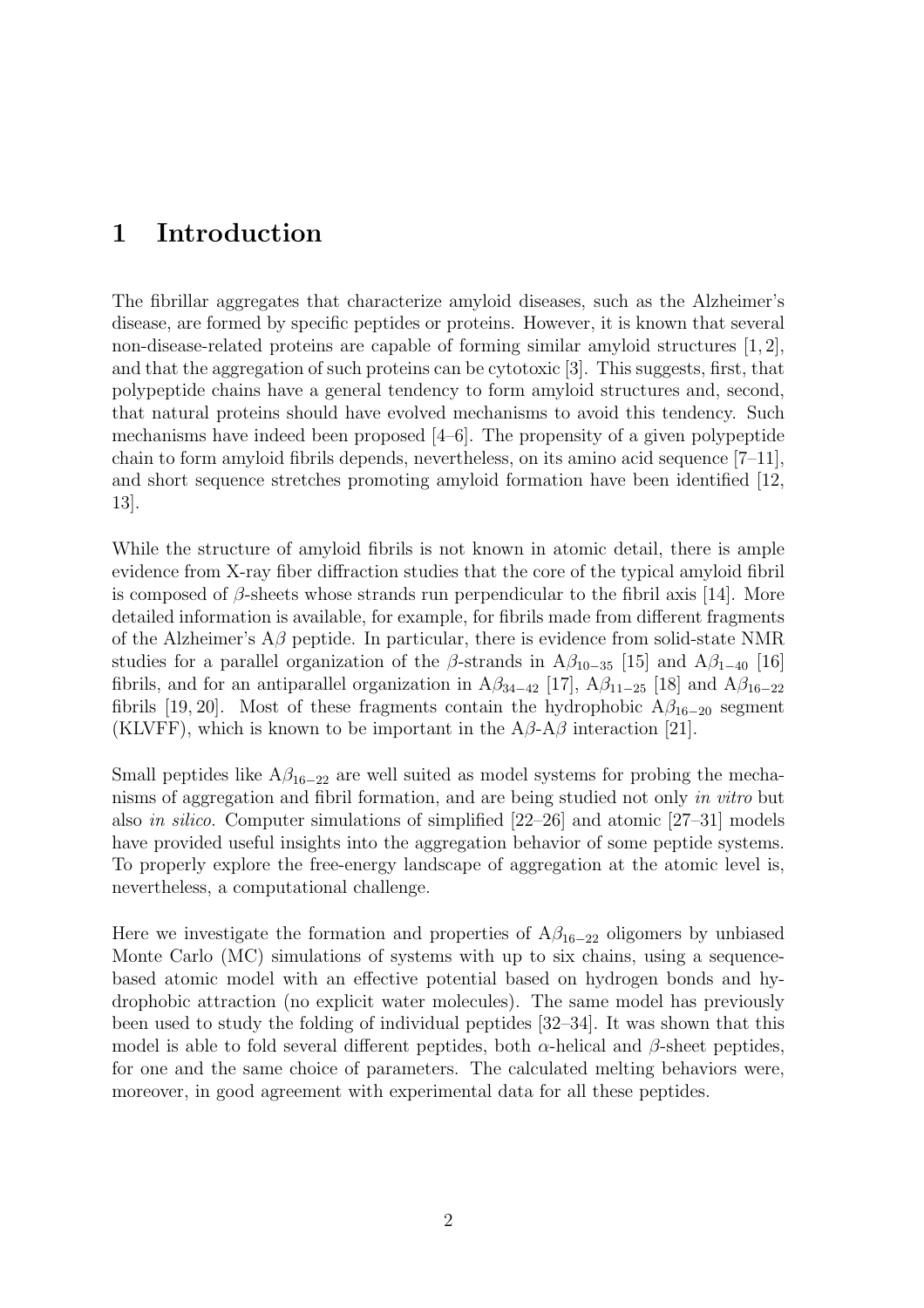### 2 Model and Methods

The main object of study in this paper is the peptide  $A\beta_{16-22}$ , given by acetyl-Lys-Leu-Val-Phe-Phe-Ala-Glu-NH<sub>2</sub>. We consider systems of one, three and six  $A\beta_{16-22}$ peptides. The multichain systems are contained in periodic boxes. All the interactions are short range, which makes the implementation of the periodic boundary conditions straightforward. The box sizes are  $(35\text{\AA})^3$  and  $(44\text{\AA})^3$  for three and six chains, respectively, corresponding to a constant peptide concentration. For computational efficiency, the peptide concentration is taken to be high.

Our model [32–34] contains all atoms of the peptide chains, including hydrogen atoms. The model assumes fixed bond lengths, bond angles and peptide torsion angles  $(180^{\circ})$ , so that each amino acid only has the Ramachandran torsion angles  $\phi$ ,  $\psi$  and a number of side-chain torsion angles as its degrees of freedom. Numerical values of the geometrical parameters held constant can be found elsewhere [32].

The interaction potential

$$
E = Eev + Eloc + Ehb + Ehp
$$
 (1)

is composed of four terms, which we describe next. Energy parameters are given on a scale such that a temperature of  $T = 300 \text{ K}$  corresponds to  $kT \approx 0.447$  (k is Boltzmann's constant) [34].

The first term in Eq. 1,  $E_{\text{ev}}$ , represents excluded-volume effects and has the form

$$
E_{\rm ev} = \kappa_{\rm ev} \sum_{i < j} \left[ \frac{\lambda_{ij} (\sigma_i + \sigma_j)}{r_{ij}} \right]^{12},\tag{2}
$$

where the summation is over pairs of atoms  $(i, j)$ ,  $\kappa_{ev} = 0.10$ , and  $\sigma_i = 1.77, 1.75$ , 1.55, 1.42 and 1.00 Å for S, C, N, O and H atoms, respectively. The parameter  $\lambda_{ij}$  has the value 0.75 for all pairs except those connected by three covalent bonds, for which  $\lambda_{ij} = 1$ . When the two atoms belong to different chains, we always use  $\lambda_{ij} = 0.75$ . To speed up the calculations, Eq. 2 is evaluated using a cutoff of  $r_{ij}^c = 4.3\lambda_{ij} \text{ Å}$ , and pairs with fixed separation are omitted.

The second energy term,  $E_{\text{loc}}$ , is a local intrachain potential. It has the form

$$
E_{\rm loc} = \kappa_{\rm loc} \sum_{I} \left( \sum \frac{q_i q_j}{r_{ij}^{(I)}/\mathring{A}} \right) , \qquad (3)
$$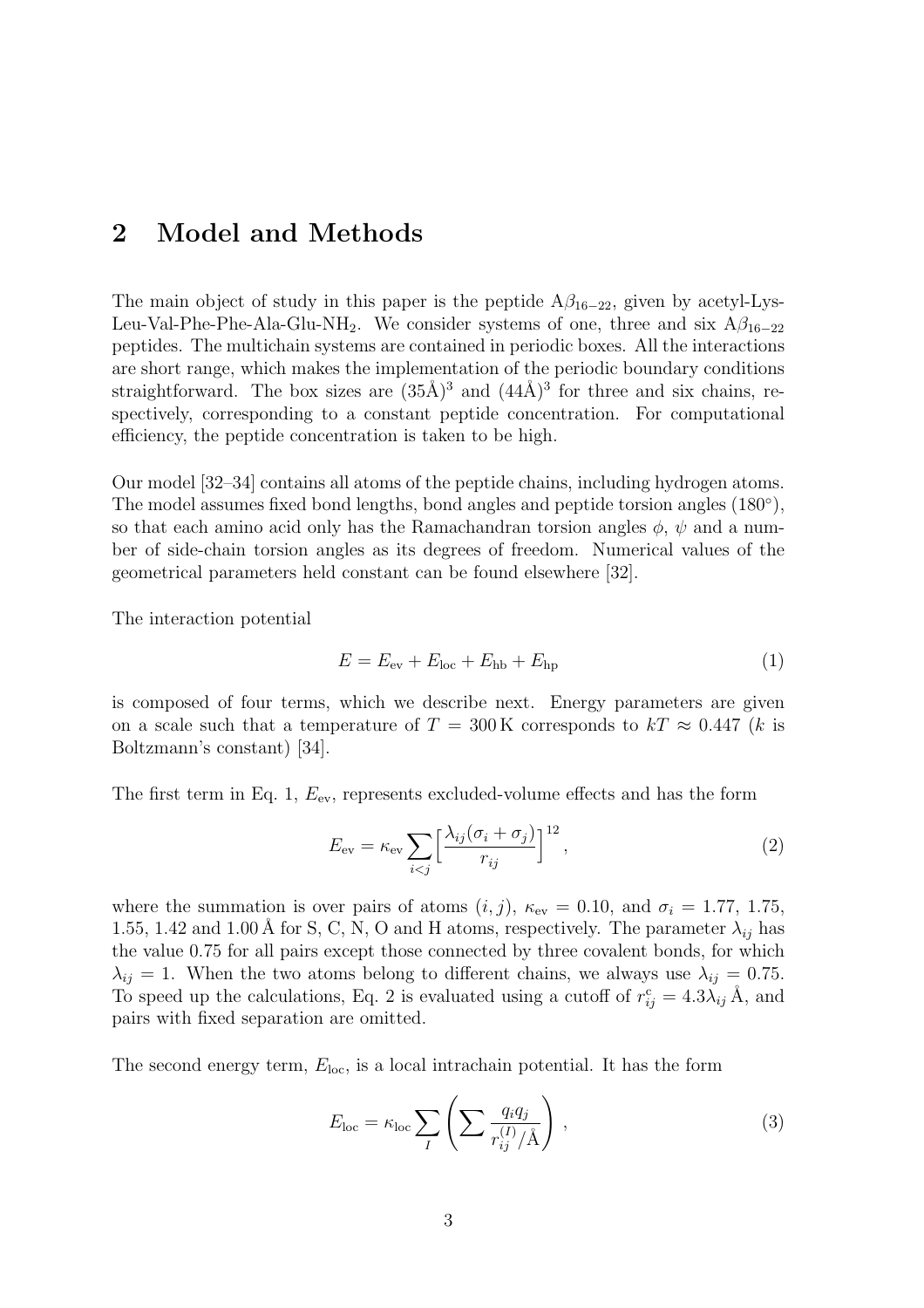where the inner sum represents the interactions between the partial charges of the backbone NH and  $C'O$  groups in one amino acid, I. This potential is not used for Gly and Pro amino acids which have very different  $\phi$ ,  $\psi$  distributions, but is the same for all other amino acids. The inner sum has four terms  $(NC', NO, HC'$  and  $HO)$  which depend only on the  $\phi$  and  $\psi$  angles for amino acid I. The partial charges are taken as  $q_i = \pm 0.20$  for H and N and  $q_i = \pm 0.42$  for C' and O [35], and we put  $\kappa_{loc} = 100$ , corresponding to a dielectric constant of  $\epsilon_r \approx 2.5$ .

The third term of the energy function is the hydrogen-bond energy  $E_{\text{hb}}$ , which has the form

$$
E_{\text{hb}} = \epsilon_{\text{hb}}^{(1)} \sum_{\text{bb}-\text{bb}} u(r_{ij})v(\alpha_{ij}, \beta_{ij}) + \epsilon_{\text{hb}}^{(2)} \sum_{\text{sc}-\text{bb}} u(r_{ij})v(\alpha_{ij}, \beta_{ij}), \tag{4}
$$

where the two functions  $u(r)$  and  $v(\alpha, \beta)$  are given by

$$
u(r) = 5\left(\frac{\sigma_{\rm hb}}{r}\right)^{12} - 6\left(\frac{\sigma_{\rm hb}}{r}\right)^{10} \tag{5}
$$

$$
v(\alpha, \beta) = \begin{cases} (r \vee r) & \text{if } \alpha, \beta > 90^{\circ} \\ 0 & \text{otherwise} \end{cases}
$$
(6)

We consider only hydrogen bonds between NH and CO groups, and  $r_{ij}$  denotes the HO distance,  $\alpha_{ij}$  the NHO angle and  $\beta_{ij}$  the HOC angle. The parameters  $\epsilon_{\rm hb}^{(1)}$ ,  $\epsilon_{\rm hb}^{(2)}$ hb and  $\sigma_{hb}$  are taken as 3.1, 2.0 and 2.0 Å, respectively. The function  $u(r)$  is calculated using a cutoff of  $r^c = 4.5 \text{ Å}$ . The first sum in Eq. 4 contains backbone-backbone interactions, while the second sum contains interactions between charged side chains (Asp, Glu, Lys and Arg) and the backbones. For intrachain hydrogen bonds we make two restrictions. First, we disallow backbone NH  $(C'O)$  groups to make hydrogen bonds with the two nearest backbone  $C'O(NH)$  groups on each side of them. Second, we forbid hydrogen bonds between the side chain of one amino acid with the nearest donor or acceptor on either side of its  $C_{\alpha}$ . For interchain hydrogen bonds, we make no such restrictions. As a simple form of context dependence, we assign a reduced strength to hydrogen bonds involving chain ends, which tend to be exposed to water. Following the experimental studies of the  $A\beta_{16-22}$  peptide [19,20], we have used acetyl and amide capping groups at the ends. A hydrogen bond involving one or two such groups is reduced in strength by factors of 2 and 4, respectively.

The fourth energy term,  $E_{hp}$ , represents an effective hydrophobic attraction between nonpolar side chains. It has the pair-wise additive form

$$
E_{\rm hp} = -\sum_{I < J} M_{IJ} C_{IJ} \,,\tag{7}
$$

where  $C_{IJ}$  is a measure of the degree of contact between side chains I and J, and  $M_{IJ}$ sets the energy that a pair in full contact gets. The matrix  $M_{IJ}$  is defined in Table 1.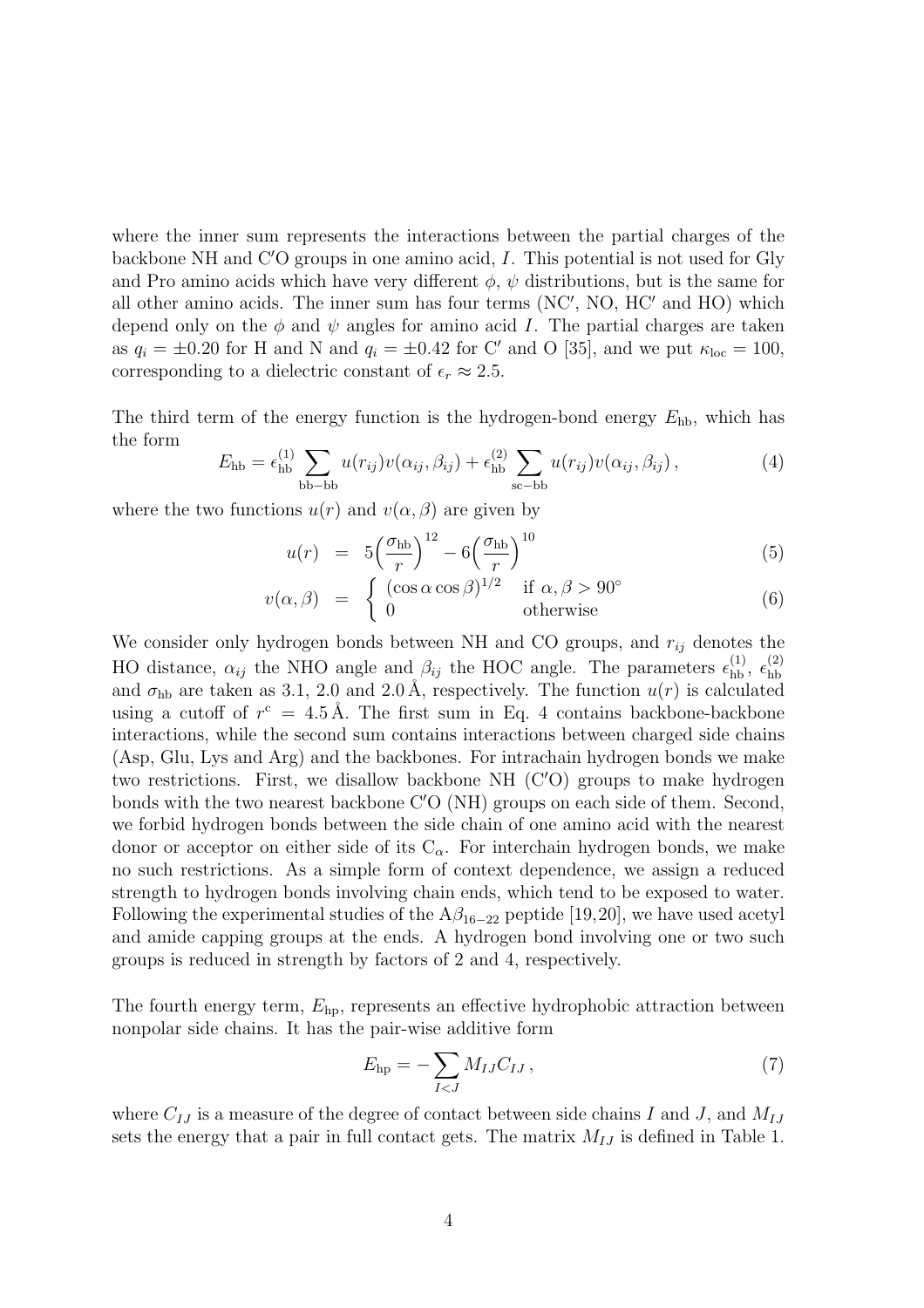|                            | $\mathbf{I}$ if iii       |    |
|----------------------------|---------------------------|----|
| I Ala                      | $0.0 \quad 0.1 \quad 0.1$ |    |
| II Ile, Leu, Met, Pro, Val | $0.9 \quad 2.8$           |    |
| III Phe, Trp, Tyr          |                           | 32 |

Table 1: The hydrophobicity matrix  $M_{IJ}$ . Hydrophobic amino acids are divided into three categories. The matrix  $M_{IJ}$  represents the size of hydrophobicity interaction when an amino acid of type  $I$  is in contact with an amino acid of type  $J$ .

To calculate  $C_{IJ}$  we use a predetermined set of atoms,  $A_I$ , for each side chain I. We define  $C_{IJ}$  as

$$
C_{IJ} = \frac{1}{N_I + N_J} \Big[ \sum_{i \in A_I} f(\min_{j \in A_J} r_{ij}^2) + \sum_{j \in A_J} f(\min_{i \in A_I} r_{ij}^2) \Big], \tag{8}
$$

where the function  $f(x)$  is given by  $f(x) = 1$  if  $x < A$ ,  $f(x) = 0$  if  $x > B$ , and  $f(x) = (B - x)/(B - A)$  if  $A < x < B$   $\vert A = (3.5 \text{ Å})^2$  and  $B = (4.5 \text{ Å})^2$ . Roughly speaking,  $C_{IJ}$  is the fraction of atoms in  $A_I$  or  $A_J$  that are in contact with some atom from the other side chain. For Pro, the set  $A_I$  consists of the  $C_\beta$ ,  $C_\gamma$  and  $C_\delta$ atoms. The definition of  $A_I$  for the other hydrophobic side chains has been given elsewhere [32]. For pairs that are nearest or next-nearest neighbors along the same chain, we use a reduced strength for the hydrophobic attraction;  $M_{IJ}$  is reduced by a factor of 2 for next-nearest neighbors, and taken to be 0 for nearest neighbors.

To study the thermodynamic behavior of this model, we use simulated tempering [36– 38] in which the temperature is a dynamical variable. For a review of simulated tempering and other generalized-ensemble techniques for protein folding, see Ref. [39]. We study the one- and three-chain systems at eight different temperatures, ranging from 275 K to 369 K, and the six-chain system at seven temperatures, ranging from 287 K to 369 K.

Our simulations are carried out using two different elementary moves for the backbone degrees of freedom: first, the highly non-local pivot move in which a single backbone torsion angle is turned; and second, a semi-local method [40] that works with up to eight adjacent backbone degrees of freedom, which are turned in a coordinated manner. Side-chain angles are updated one by one. In addition to these updates, we also use rigid-body translations and rotations of whole chains. Every update involves a Metropolis accept/reject step, thus ensuring detailed balance. All our simulations are started from random configurations. All statistical errors quoted are  $1\sigma$  errors obtained from the variation between independent runs. We performed 9 runs with  $10^8$  elementary MC steps for  $N_c = 1$ , 11 runs with  $10^9$  MC steps for  $N_c = 3$ , and 18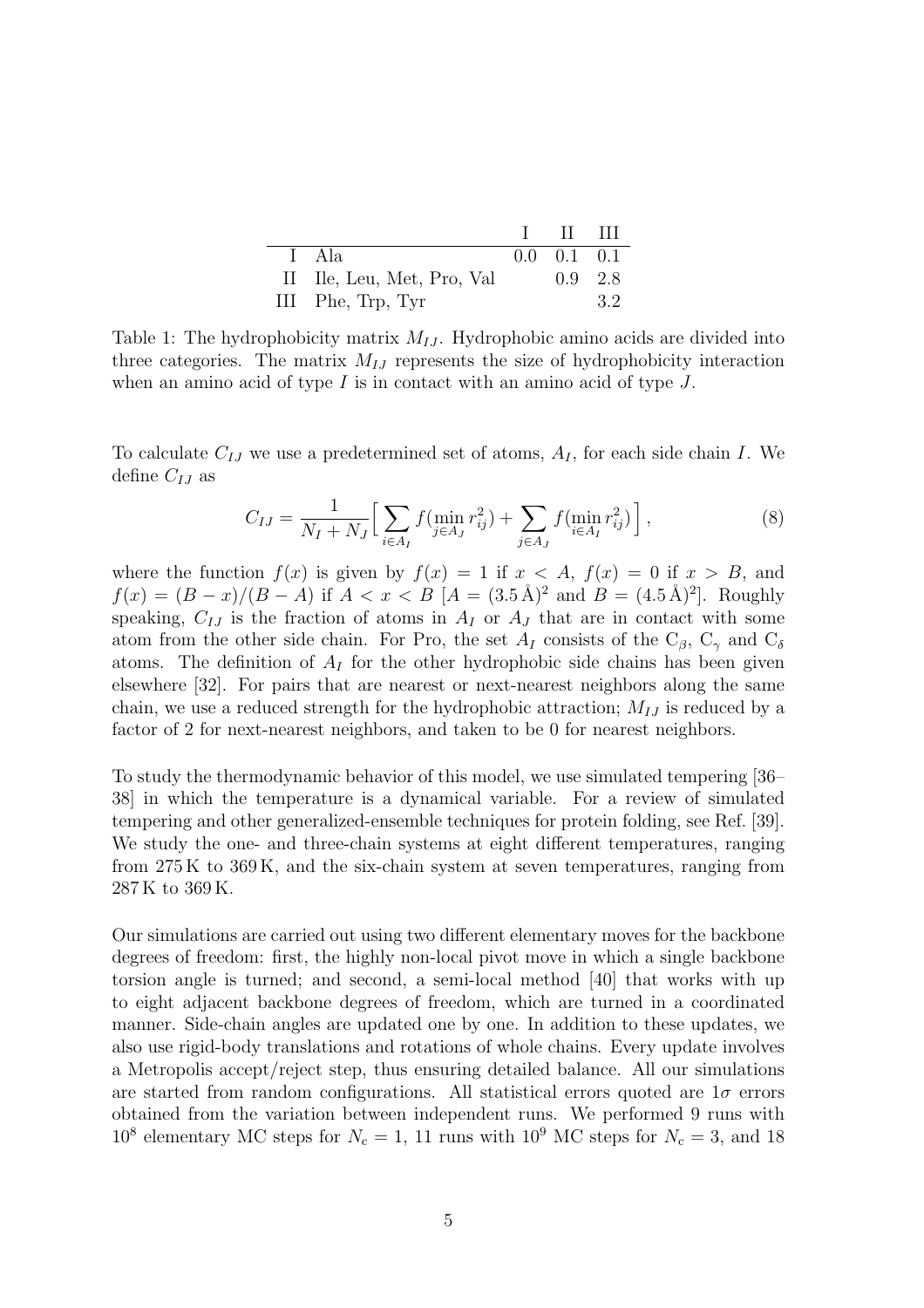

Figure 1: Schematic illustrations of the hydrogen bond patterns for in-register, parallel  $\beta$ -strands (left) and in-register, antiparallel  $\beta$ -strands (right).

runs with  $2 \cdot 10^9$  MC steps for  $N_c = 6$ . Each of the  $N_c = 6$  runs required about 12 CPU days on a 1.6 GHz computer.

To characterize the behavior of these systems, we first determine the secondary structure. For a chain with N amino acids, we define the  $\alpha$ -helix and  $\beta$ -strand contents as the fractions of the  $N-2$  inner amino acids with their  $(\phi, \psi)$  pair in the  $\alpha$ -helix and β-strand regions of the Ramachandran space. We assume that  $\alpha$ -helix corresponds to  $-90^{\circ} < \phi < -30^{\circ}$ ,  $-77^{\circ} < \psi < -17^{\circ}$  and that  $\beta$ -strand corresponds to  $-150^{\circ} < \phi < -90^{\circ}$ ,  $90^{\circ} < \psi < 150^{\circ}$ . The average  $\alpha$ -helix and  $\beta$ -strand contents, over all the chains of the system, are denoted by  $H$  and  $S$ , respectively.

To distinguish between parallel and antiparallel  $\beta$ -sheet structure, we examine the orientation of end-to-end vectors. For a given multichain configuration, we first determine all pairs of chains such that (i) their interchain hydrogen bond energy is less than  $-1.5\epsilon_{\text{hb}}^{(1)}$  (roughly corresponding to 2–3 hydrogen bonds), and (ii) both chains have a  $\beta$ -strand content higher than 0.5. For each such pair of chains, we then calculate the scalar product of their normalized end-to-end unit vectors. If this scalar product is greater than  $0.7$  (less than  $-0.7$ ), we say that the two chains are parallel (antiparallel). We denote the numbers of parallel and antiparallel pairs of chains by  $n_{+}$  and  $n_{-}$ , respectively. Fig. 1 illustrates the hydrogen-bond patterns in parallel and antiparallel  $\beta$ -sheets.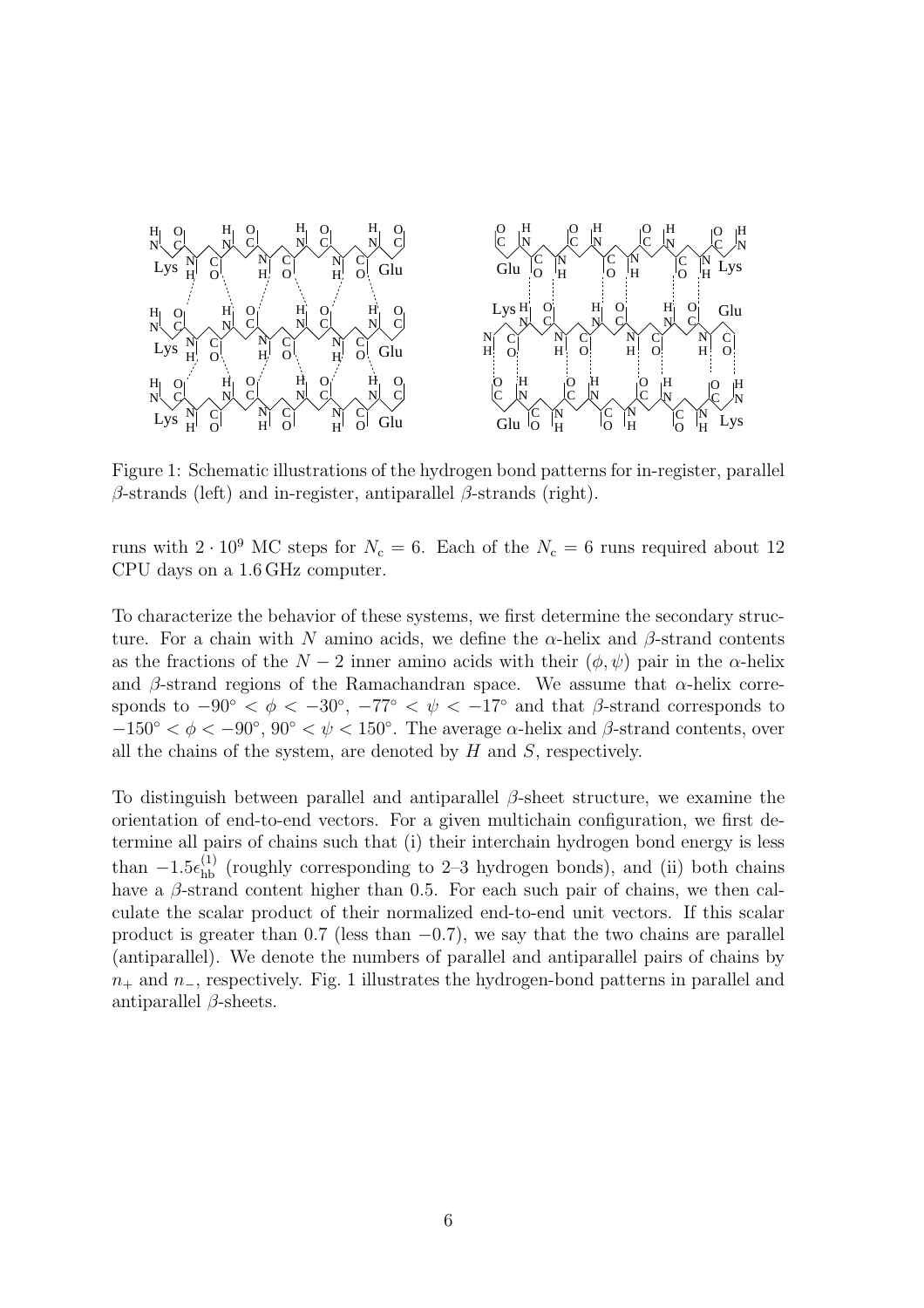

Figure 2: Monte Carlo evolution in a simulated-tempering run for  $N_c = 6$  A $\beta_{16-22}$ peptides. (a) The total energy  $E$  (full line) and the hydrogen-bond energy  $E_{hb}$  (dashed line), both in kcal/mol. (b) The temperature index  $k$ . There are seven allowed temperatures  $T_k$ , satisfying  $T_0 = 287 \,\mathrm{K} < T_1 < \ldots < T_6 = 369 \,\mathrm{K}$ . Measurements are taken every  $10^6$  MC steps.

# 3 Results and Discussion

Using the model described in the previous section, we study the thermodynamics of systems of  $N_c$  A $\beta_{16-22}$  peptides for  $N_c = 1, 3$  and 6. Fig. 2 illustrates the Monte Carlo evolution in one of 18 independent simulated-tempering runs for the six-chain system. In the course of the run, aggregated low-energy structures form and dissolve several times.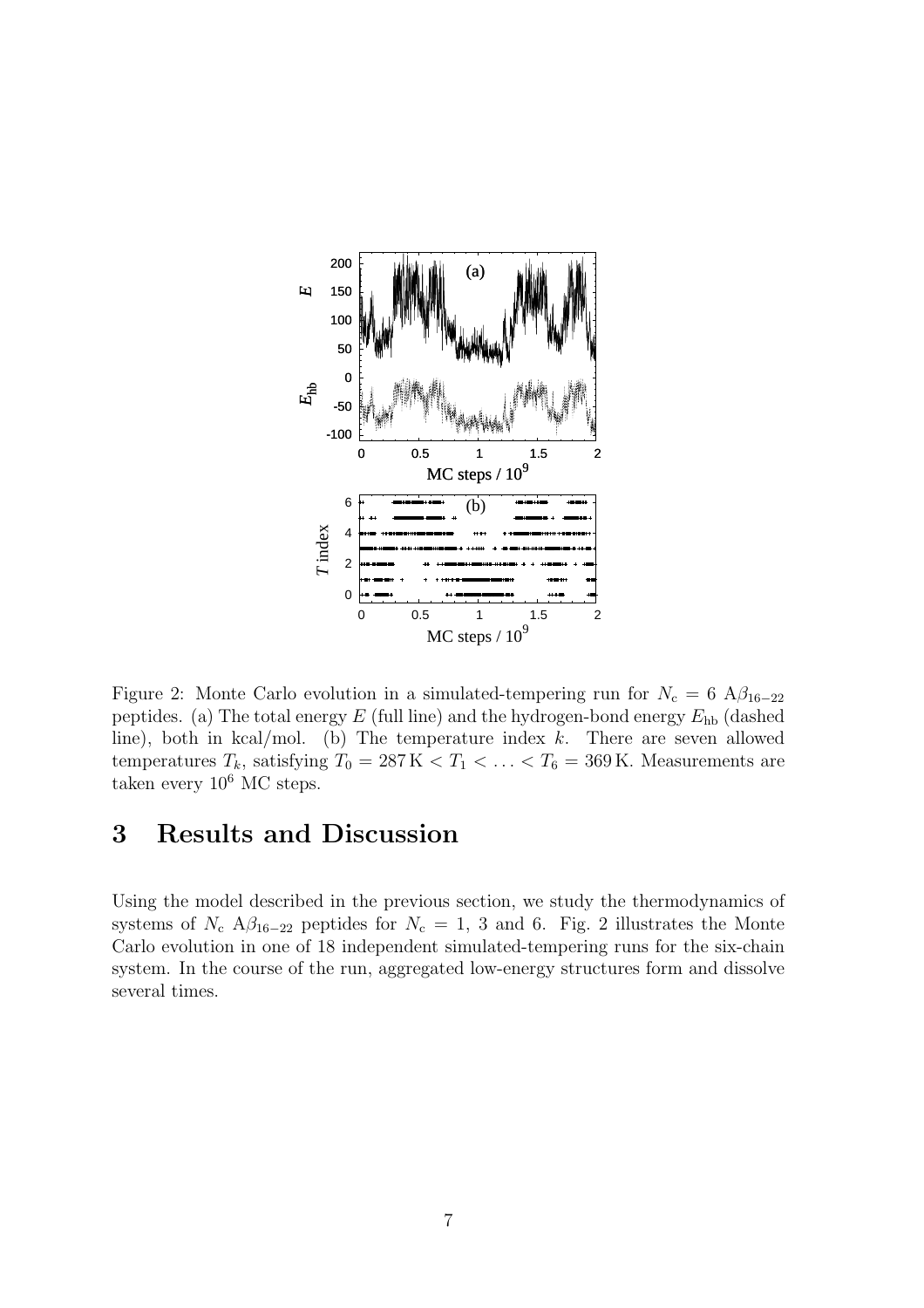

Figure 3: (a) The  $\alpha$ -helix content H against temperature T for  $A\beta_{16-22}$  for  $N_c = 1$ (o),  $N_c = 3$  ( $\bullet$ ) and  $N_c = 6$  ( $\blacktriangle$ ). Lines joining data points are only a guide for the eye. (b) Same for the  $\beta$ -strand content S. Note that the scales in (a) and (b) are different.

#### 3.1 Secondary Structure

Fig. 3 shows the  $\alpha$ -helix and  $\beta$ -strand contents H and S, as defined in the previous section, against temperature for different  $N_c$ . For  $N_c = 1$ , we see that both H and S are small at all temperatures studied, although H increases with decreasing temperature. So, in our model, the  $A\beta_{16-22}$  monomer is mainly a random coil throughout this temperature range. The  $N_c = 3$  and  $N_c = 6$  systems show a qualitatively different behavior; S increases sharply with decreasing temperature, to values of  $S = 0.6$  and higher, whereas  $H$  is very small. These results clearly demonstrate that unless the temperature is too high, the three- and six-chain systems self-assemble into ordered structures with a high  $\beta$ -strand content.

The temperature at which the aggregation sets in depends strongly on the peptide concentration, and exploring that dependence is beyond the scope of the present study. We note, however, that the  $\beta$ -sheet formation sets in at a higher temperature for  $N_c = 6$  than for  $N_c = 3$ . This fact is also reflected in the behavior of the specific heat, as shown in Fig. 4. For  $N_c = 3$  and  $N_c = 6$ , the specific heat  $C_v(T)$  exhibits a pronounced peak. As the system size increases from  $N_c = 3$  to  $N_c = 6$ , the peak is shifted towards higher temperature. Near the peak, the energy distribution is broad (data not shown), showing that both aggregated low-energy and unstructured highenergy states occur with a significant frequency at these temperatures.

Our results for  $N_c = 1$  and  $N_c = 3$  can be compared with results from molecular dynamics simulations with explicit water by Klimov and Thirumalai [29]. Using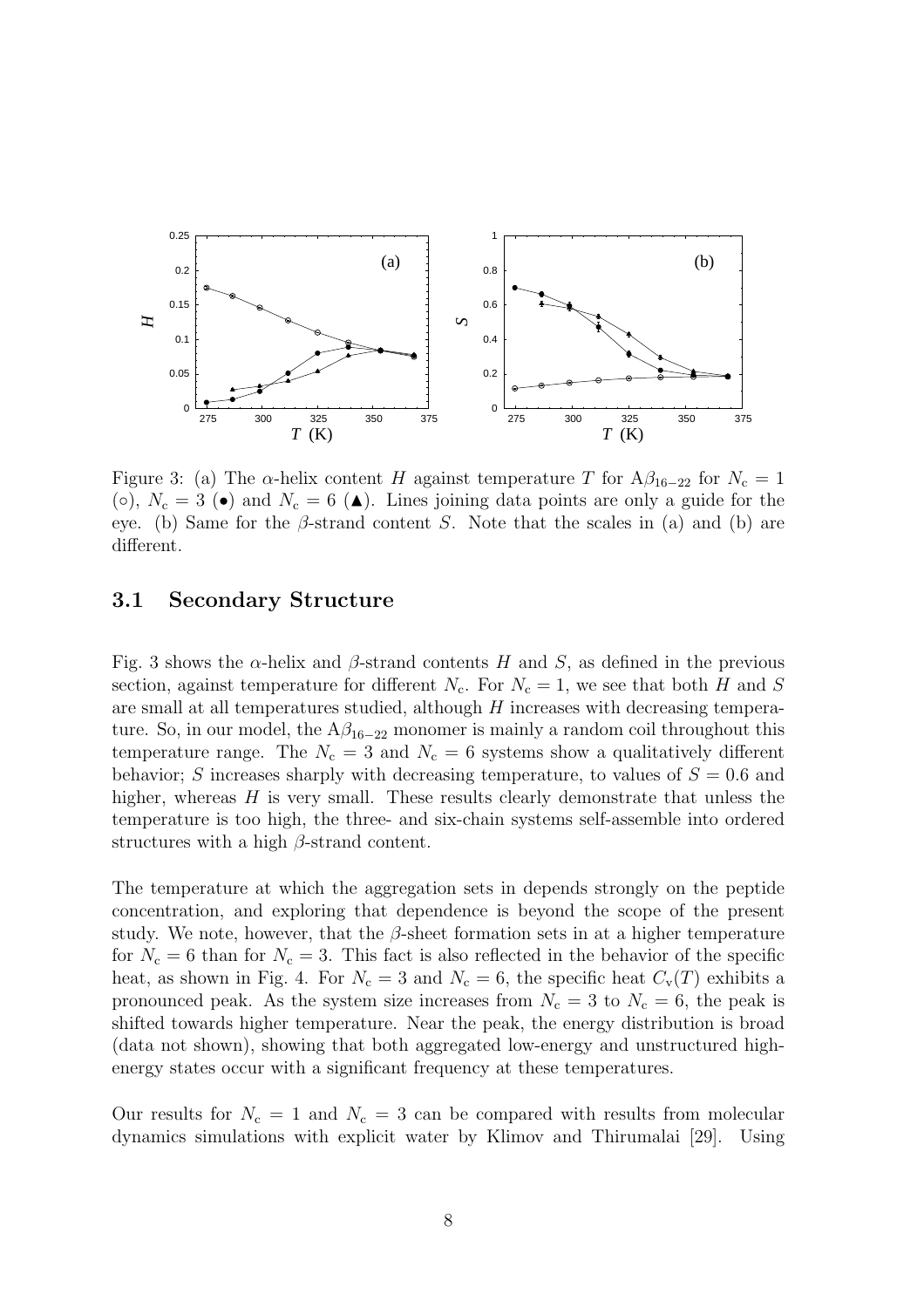

Figure 4: Specific heat  $C_v$  against temperature T for  $N_c = 1$ , 3 and 6  $A\beta_{16-22}$  peptides, as obtained using histogram reweighting techniques [41]. The bands are centered around the expected values and show statistical  $1\sigma$  errors.  $C_v$  is defined as  $C_v$  =  $(N_cN)^{-1}d\langle E\rangle/dT = (N_cNkT^2)^{-1}(\langle E^2\rangle - \langle E\rangle^2)$ , where  $N_c$  is the number of chains, N is the number of amino acids per chain, and  $\langle O \rangle$  denotes a Boltzmann average of variable O.

somewhat different definitions of H and S and a temperature of  $T = 300 \text{ K}$ , these authors found that  $H = 0.11$  and  $S = 0.33$  for  $N_c = 1$ , and  $H = 0.26$  and  $S = 0.30$ for  $N_c = 3$ . Our  $N_c = 1$  results (see Fig. 3) are in reasonable agreement with theirs, given that we use a stricter definition and  $\beta$ -strands. However, our  $N_c = 3$  results disagree with theirs. They obtained a smaller  $\beta$ -strand content and a larger  $\alpha$ -helix content compared to their own  $N_c = 1$  results; whereas we observe a much larger  $\beta$ -strand content for  $N_c = 3$  compared to  $N_c = 1$ .

For the  $N_c = 3$  system, Klimov and Thirumalai [29] furthermore found evidence for an obligatory  $\alpha$ -helical intermediate. To see whether or not such an intermediate exists in our model, we divided the energy axis into bins and calculated the average  $\alpha$ -helix and  $\beta$ -strand contents for each bin, at a fixed temperature near the specific heat maximum. Fig. 5 shows the resulting  $\alpha$ -helix and  $\beta$ -strand profiles  $H(E)$  and  $S(E)$ . We see that the β-strand content  $S(E)$  increases steadily with decreasing energy. The  $\alpha$ -helix content  $H(E)$ , on the other hand, does have its global maximum at  $E \sim 130 \text{ kcal/mol}$ . However, the maximum value of  $H(E)$  is very small. Hence, we find no sign of an obligatory  $\alpha$ -helical intermediate in our model. Most of the amino acids in a typical configuration at intermediate energies are either random coils or  $\beta$ -strands.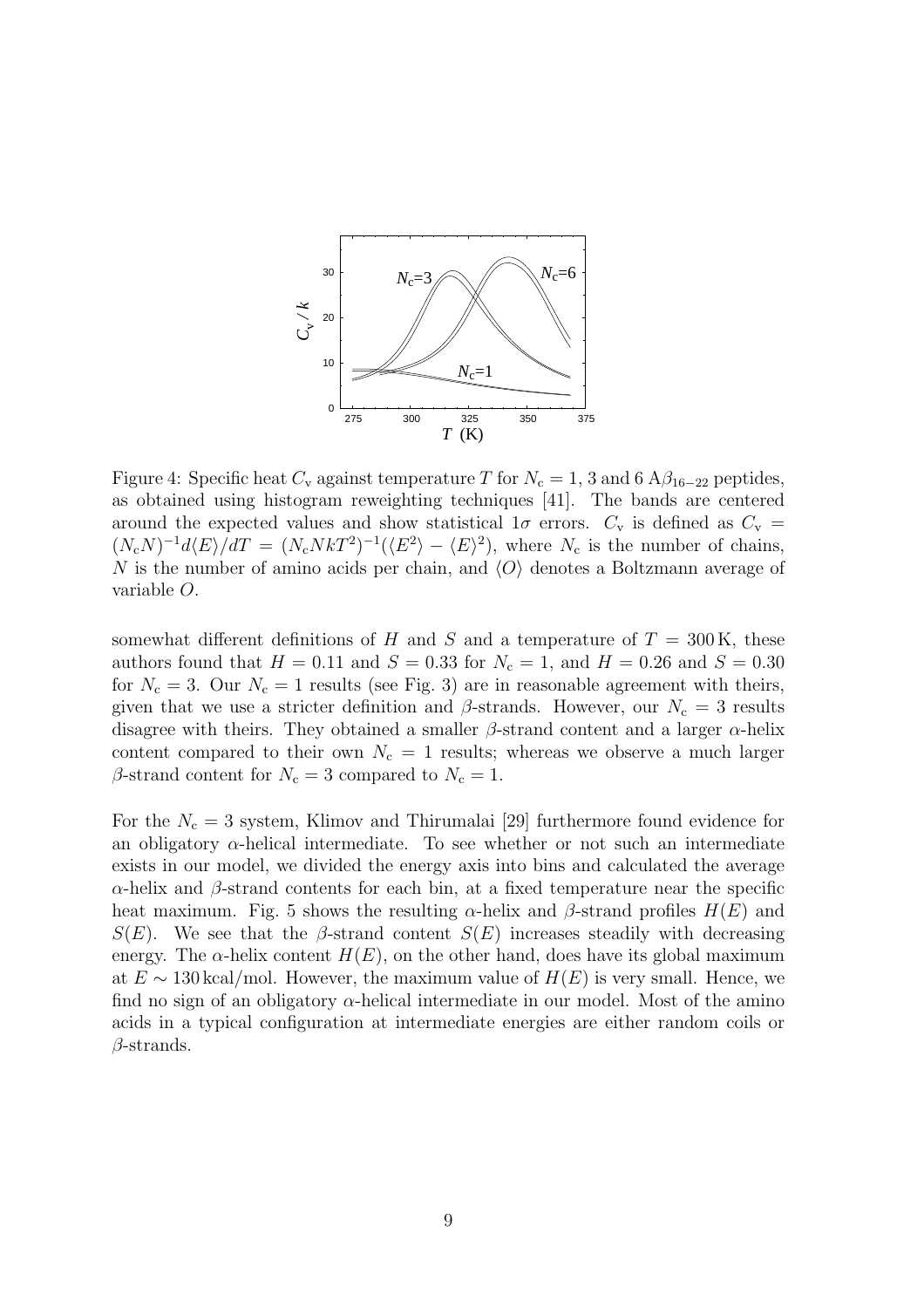

Figure 5: The  $\alpha$ -helix ( $\circ$ ) and  $\beta$ -strand ( $\bullet$ ) profiles  $H(E)$  and  $S(E)$  (see the text) for the six-chain  $A\beta_{16-22}$  system at  $T = 325$  K.

### 3.2  $\beta$ -Strand Organization

As mentioned in the introduction, there exist experimental results [19,20] suggesting that the β-strands in full  $A\beta_{16-22}$  fibrils have an in-register, antiparallel organization. To find out whether our systems show a preference for either parallel or antiparallel β-sheets, we consider the joint probability distribution  $P(n_{+}, n_{-})$ , where  $n_{+}$  and  $n_{-}$ count the numbers of interacting chain pairs with high  $\beta$ -strand contents that are parallel and antiparallel, respectively (see Sec. 2).

Table 2 shows this distribution for the  $N_c = 3$  system at  $T = 275$  K. For this system, the most probable combination of  $(n_{+}, n_{-})$  is  $(1, 1)$ , corresponding to a mixed  $\beta$ sheet. At the same time, the distribution shows a clear asymmetry. The frequency of occurrence for antiparallel β-sheets with  $(n_+, n_-) = (0, 2)$  is a factor of 7 higher than that for parallel  $\beta$ -sheets with  $(n_+, n_-) = (2, 0)$ .

The corresponding results for  $N_c = 6$ , at  $T = 287$ K, are shown in Table 3. As in the  $N_c = 3$  case, we find that a majority of the configurations contain mixed β-sheet structure,  $n_+$  and  $n_+$  both being nonzero. The asymmetry of the  $(n_+, n_-)$ distribution is even more pronounced for  $N_c = 6$  than for  $N_c = 3$ . In particular, we see that large  $n_-\$  values are much more probable than large  $n_+\$  values; the combination  $(n_+, n_-) = (4, 0)$  is, e.g., very unlikely to occur, whereas  $(n_+, n_-) = (0, 4)$  does occur with a significant frequency.

Tables 2 and 3 show the  $(n_+, n_-)$  distribution at the lowest temperatures studied. With increasing temperature, the average  $n_+$  and  $n_-$  steadily decrease. At the highest temperature studied, 369 K, about 99% of the conformations have  $n_{+} = n_{-} = 0$ , for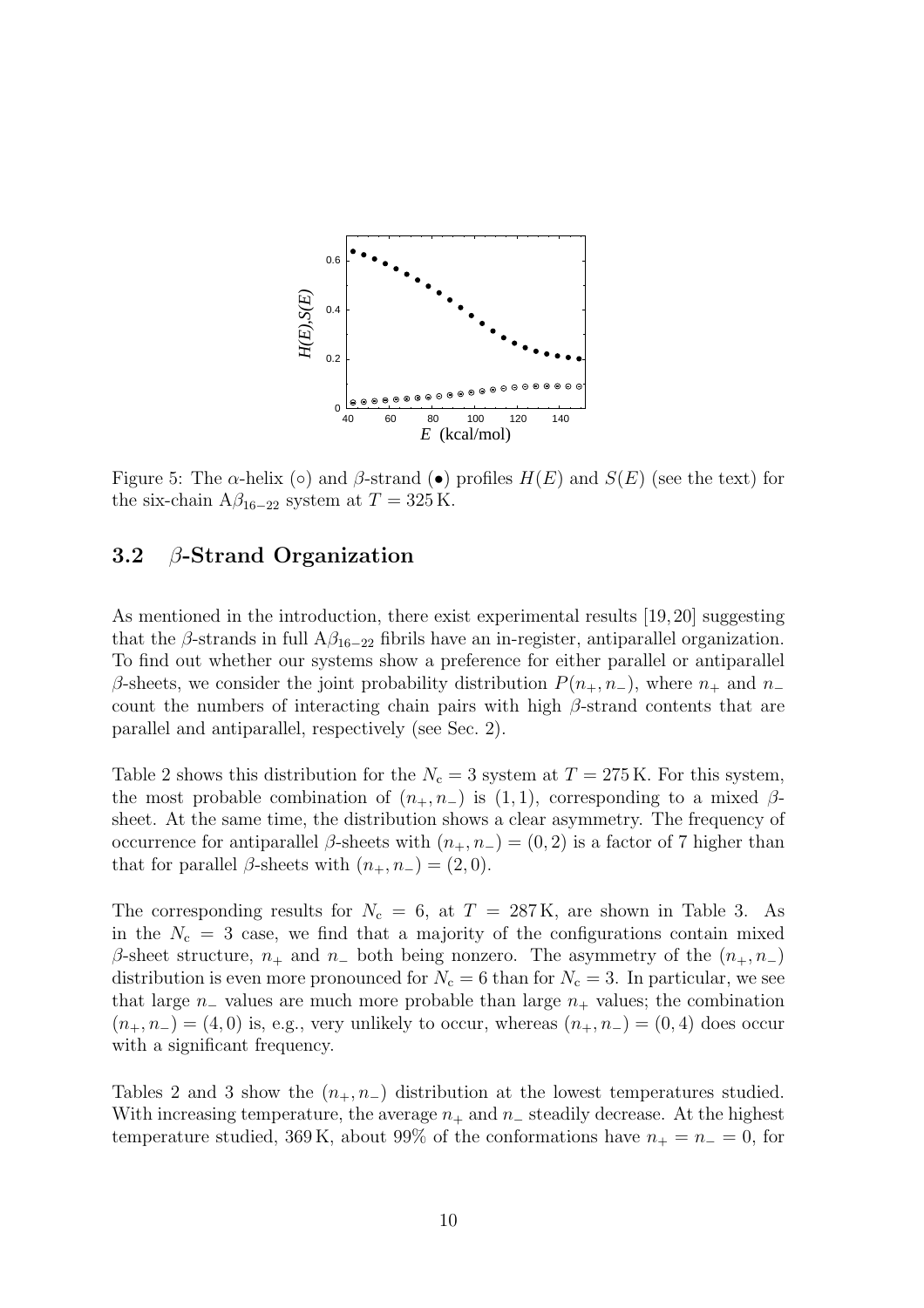| $n_{+}$      | $n_{-}$  |         |         |
|--------------|----------|---------|---------|
|              |          |         |         |
| $\mathbf{0}$ | 0.17(2)  | 0.22(3) | 0.14(3) |
|              | 0.13(2)  | 0.32(6) |         |
|              | 0.020(7) |         |         |

Table 2: The probability distribution  $P(n_{+}, n_{-})$  (see Sec. 2) for  $N_c = 3$  A $\beta_{16-22}$ peptides at  $T = 275$  K.  $P(n_{+}, n_{-})$  values smaller than  $10^{-3}$  are omitted. The numbers in parentheses are the statistical errors in the last digits.

| $n_{+}$        |           |           | $n_{-}$              |          |           |
|----------------|-----------|-----------|----------------------|----------|-----------|
|                |           |           | $\ddot{\phantom{0}}$ |          |           |
|                | 0.028(5)  | 0.059(11) | 0.08(2)              | 0.06(2)  | 0.030(15) |
|                | 0.038(6)  | 0.12(2)   | 0.16(3)              | 0.10(3)  | 0.006(3)  |
| $\overline{2}$ | 0.026(11) | 0.11(5)   | 0.14(5)              | 0.004(2) |           |
| 3              | 0.008(5)  | 0.013(9)  | 0.015(12)            |          |           |

Table 3: Same as Table 2 for  $N_c = 6$  A $\beta_{16-22}$  peptides at  $T = 287$  K.

 $N_c = 3$  as well as  $N_c = 6$ . The full  $(n_+, n_-)$  distribution for both  $N_c = 3$  and  $N_c = 6$ at all the different temperatures studied can be found as Supplementary Material.

Although the statistical uncertainties are somewhat large, the results in Tables 2 and 3 show some clear trends. The most striking one is that large  $n_{+}$  values are strongly suppressed, which means that large parallel  $\beta$ -sheets are very unlikely to form. The probability of having large antiparallel β-sheets is much higher. Compared to purely antiparallel  $\beta$ -sheet structures, it is possible that mixed  $\beta$ -sheet structures are more difficult to extend to large stable structures. To be able to check whether or not this is the case, simulations of larger systems are required.

Why are antiparallel  $\beta$ -sheets favored over parallel ones? Klimov and Thirumalai [29] concluded that  $A\beta_{16-22}$  peptides make antiparallel  $\beta$ -sheets because of Coulomb interactions between charged side chains; the two end side chains of the  $A\beta_{16-22}$  peptide carry opposite charges, which indeed should make the antiparallel orientation electrostatically favorable. However, our model completely ignores Coulomb interactions between side-chain charges and still strongly favors the antiparallel organization. Other mechanisms than Coulomb interactions between side-chain charges might therefore play a significant role, such as the geometry of backbone-backbone hydrogen bonds (see Fig. 1), steric effects, and the precise distribution of hydrophobicity along the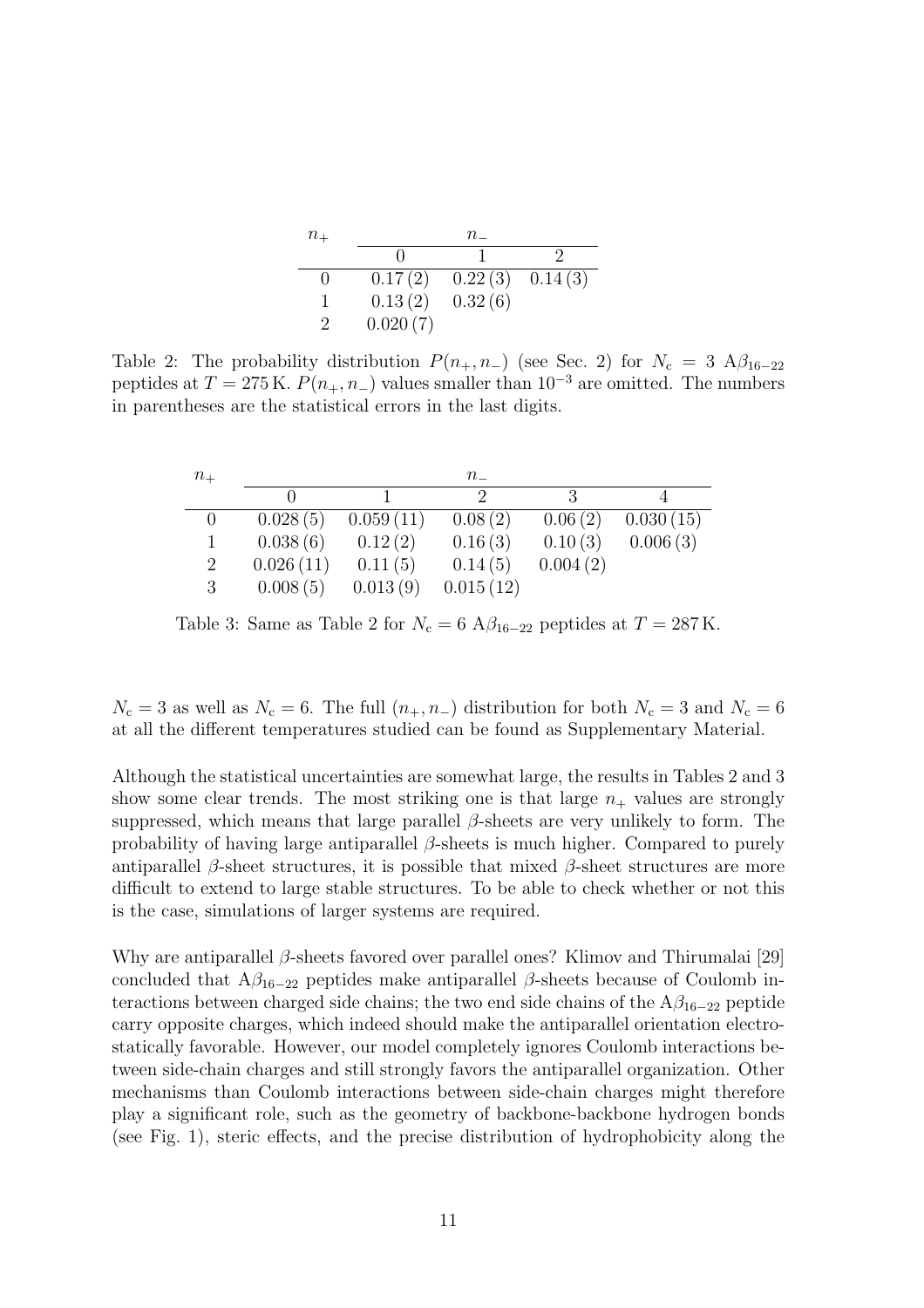| (a)            | (b)            | (C)            |
|----------------|----------------|----------------|
| <b>EAFFVLK</b> | <b>EAFFVLK</b> | <b>FAFFVLK</b> |
| KI.VFFAF       | KI.VFFAF.      | KLVFFAF        |

Figure 6: Schematic representations of three different registries for an antiparallel pair of  $A\beta_{16-22}$  peptides.

chains. A recent experimental study [20] highlights the importance of the hydrophobicity distribution. This study showed that the  $\beta$ -sheet structure of A $\beta_{16-22}$  fibrils can be changed from antiparallel to parallel by adding an octanyl end group to the peptide which increases its amphiphilicity.

To probe the registry of the  $\beta$ -sheets, we monitored backbone-backbone hydrogen bond patterns (see Fig. 1). Fig. 6 illustrates three possible antiparallel registries: (a)  $17 + k \leftrightarrow 20 - k$ , (b)  $17 + k \leftrightarrow 21 - k$ , and (c)  $17 + k \leftrightarrow 22 - k$ . The  $17 + k \leftrightarrow$ 21 − k registry is the one found in experiments on  $A\beta_{16-22}$  fibrils [19, 20], whereas experiments on fibrils made from the slightly larger segment  $A\beta_{11-25}$  found evidence for the  $17 + k \leftrightarrow 20 - k$  registry at pH 7.4 and for the  $17 + k \leftrightarrow 22 - k$  registry at pH 2.4 [18]. In our calculations, the  $17 + k \leftrightarrow 20 - k$  and  $17 + k \leftrightarrow 21 - k$  registries occur with high and comparable frequencies. The  $17 + k \leftrightarrow 22 - k$  registry is, by contrast, strongly suppressed, which probably is due to hydrophobic effects, although steric clashes between the large Phe side chains could play a role, too. As to the  $17 + k \leftrightarrow 20 - k$  and  $17 + k \leftrightarrow 21 - k$  registries, it would be very interesting to see whether their relative frequencies of occurrence depend on  $(n_{+}, n_{-})$ , but that will require higher statistics than those provided by the present calculations.

#### 3.3 Other Peptides

To test our model, we performed simulations similar to those for the  $A\beta_{16-22}$  peptide for some other peptides. Some of these peptides, including the polar one studied by Diaz-Avalos *et al.* [42], had a low overall hydrophobicity. We found that the propensity to aggregate is much lower for such peptides than for the  $A\beta_{16-22}$  peptide, and a higher peptide concentration was required to promote aggregation. These results clearly show that in our model, hydrophobic attraction is a major driving force for aggregation.

As an example of a peptide with a significant hydrophobicity but an uneven distribution of it, we studied the peptide acetyl-Lys-Phe-Phe-Ala-Ala-Ala-Glu-NH<sub>2</sub>, in which the two strongly hydrophobic Phe amino acids are asymmetrically placed. For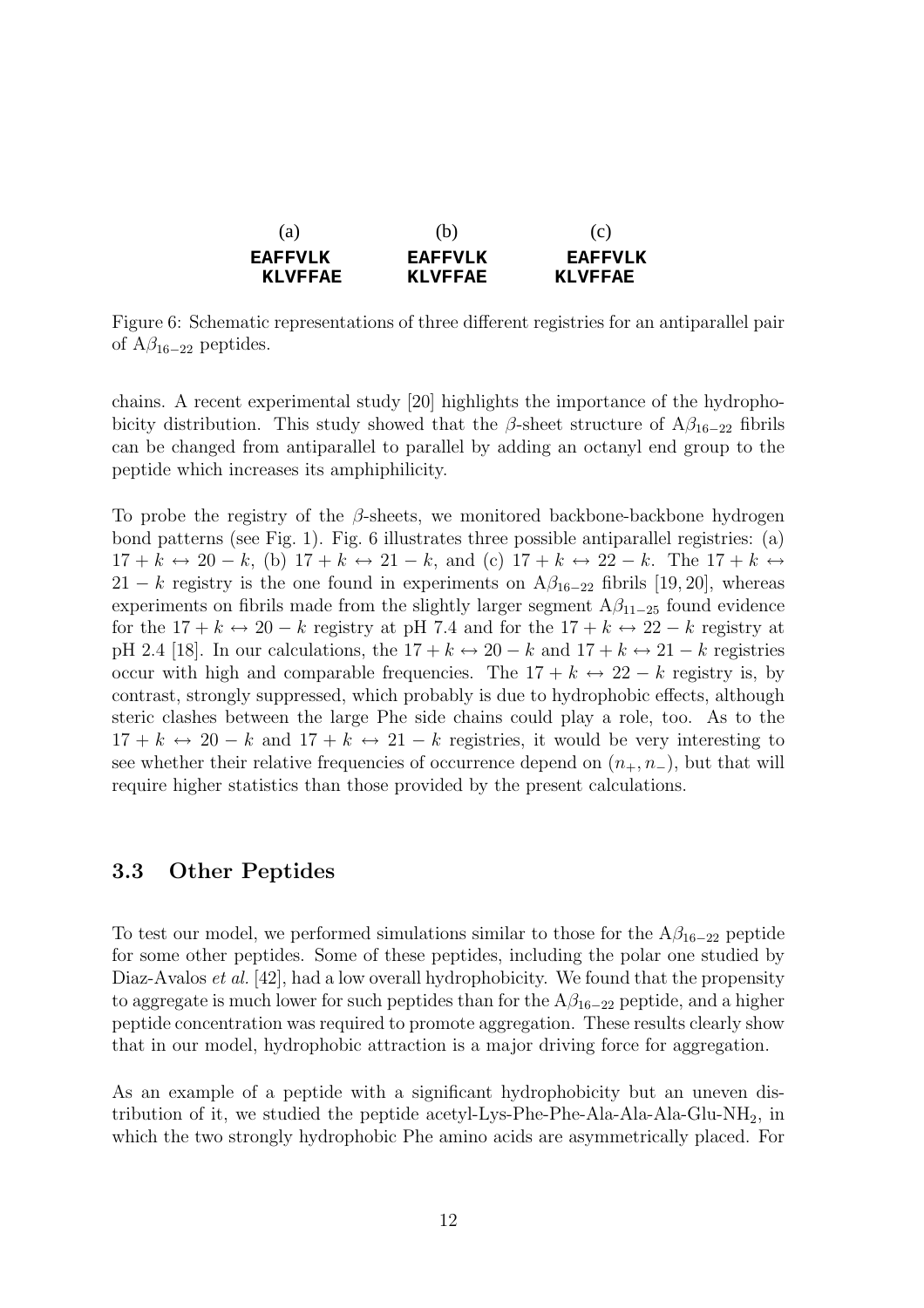this peptide, we obtained aggregated  $\beta$ -sheet structures with a predominantly parallel β-strand organization, which in particular confirms that our model is capable of generating stable parallel  $\beta$ -sheets.

### 3.4 Examples of Low-Energy Structures

It is known that relatively small assemblies formed early in the aggregation of fulllength  $\rm{A}\beta$  [43–45] as well as non-disease-related proteins [3] can be toxic, which makes it very interesting to study possible oligomer shapes. In addition, such structures represent potential seeds for the fibril formation.

From our simulations, we find that the six-chain  $A\beta_{16-22}$  system does not exhibit a single dominating free-energy minimum, but rather a number of more or less degenerate local minima. Fig. 7 shows two snapshots of such minima. The  $\beta$ -strand content is, as noted earlier, high, and the structures shown in Fig. 7 illustrate this property.

In the simplest class of typical structures observed in our simulations, five of the chains form a relatively flat  $\beta$ -sheet, whereas the remaining chain is a random coil and held in contact with the  $\beta$ -sheet by hydrophobic attraction. Six-stranded  $\beta$ -sheets also occur in the simulations, but with a low frequency, as can be seen from the  $P(n_{+}, n_{-})$ distribution in Table 3. Further, for the six-chain system, we observe the emergence of new non-trivial structures with no analogs in the three-chain simulations. The second structure in Fig. 7 illustrates this. Here stability is achieved by stacking two different, three-stranded,  $\beta$ -sheets together, which brings hydrophobic side chains from the two  $\beta$ -sheets in close contact. Such "sandwiches" occur with a non-negligible frequency in our simulations. To estimate the precise populations of these minima is difficult. However, five-stranded  $\beta$ -sheets did occur more frequently than sandwiches in the simulations. By visual inspection, we further estimate that of the order of  $10\%$  of the configurations are sandwich-like at the lowest temperature studied, at which the snapshots were taken. These low-energy structures also occur at higher temperatures, but become very rare above the specific heat maximum (see Fig. 4).

In none of our simulations did we find any indication of a free-energy minimum in which the  $\beta$ -strands are joined end-to-end to form the so-called  $\beta$ -helix [47]. In our model, stability is enhanced by increasing the number of hydrogen bonds or by increasing hydrophobic contacts. For system sizes as small as those we examined, the  $\beta$ -helix is inferior to many competing structures in both these respects, and hence its absence is expected.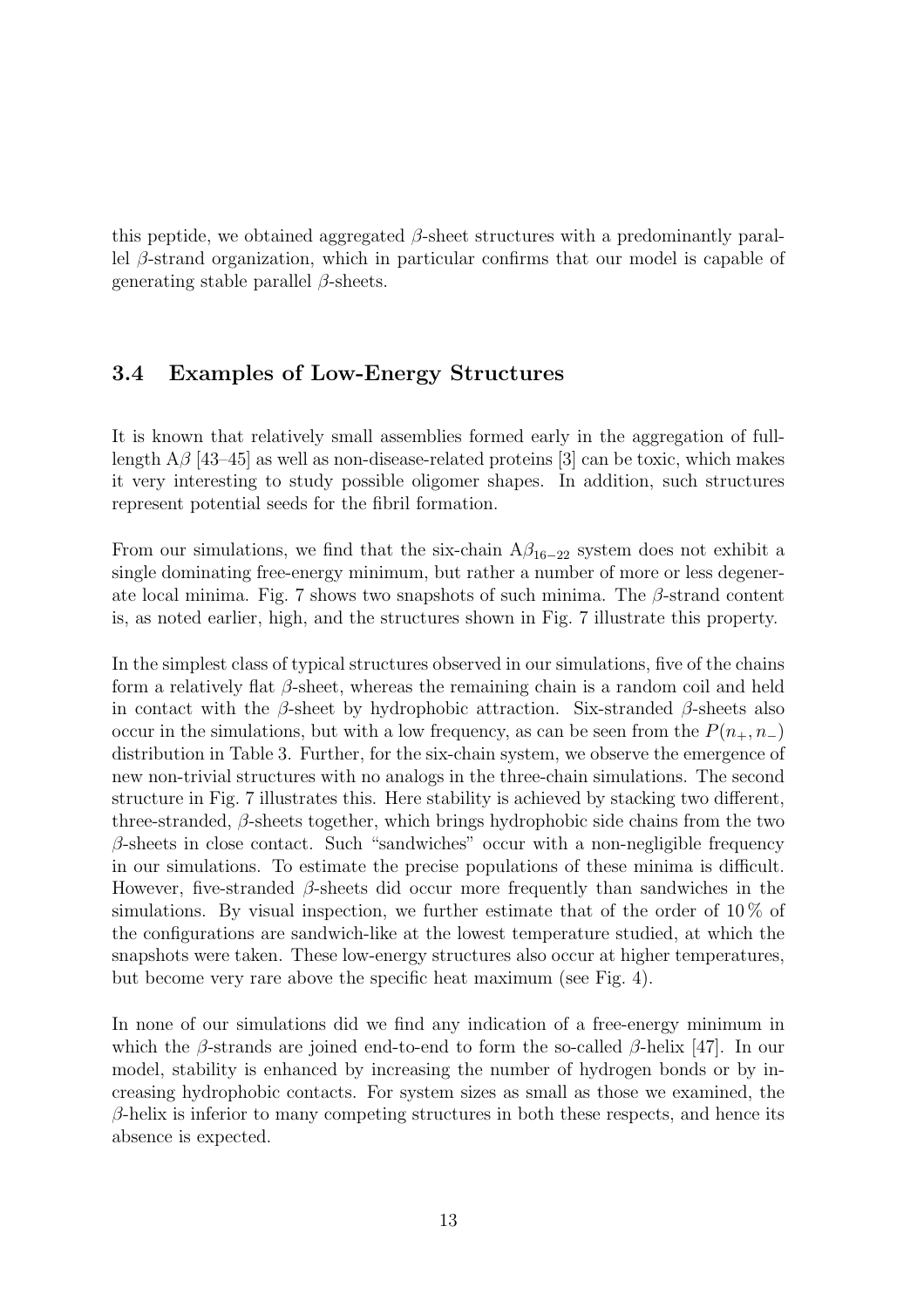

Figure 7: Two typical low-energy structures from our simulations of six  $A\beta_{16-22}$  peptides: a five-stranded  $\beta$ -sheet (left), and two three-stranded  $\beta$ -sheets "sandwiching" several of their hydrophobic side-chains between them (right). Drawn with Ras-Mol [46].

# 4 Conclusion

Using a sequence-based atomic model which was originally developed for folding studies of single peptides [32–34], we studied the aggregation properties of  $A\beta_{16-22}$  peptides. In this model, we found that  $A\beta_{16-22}$  peptides have a high propensity to selfassemble into aggregated structures with a high  $\beta$ -strand content, while the isolated  $A\beta_{16-22}$  peptide is mainly a random coil. Both parallel and antiparallel arrangements of the  $\beta$ -strands occur in the model, with a definite preference for the antiparallel arrangement.

It is important to note that we find this preference for the antiparallel  $\beta$ -strand orientation despite ignoring the Coulomb interactions between the two charged side chains at the ends of the peptide. It has been suggested [29] that such Coulomb interactions are the main determinant for the antiparallel orientation. While these Coulomb interactions might enhance the tendency for  $A\beta_{16-22}$  peptides to form  $\beta$ -sheets with an antiparallel organization, our results strongly suggest that other factors play a significant role, too. It is worth noting that the orientation is not necessarily determined solely by sequence-specific side-chain interactions, as antiparallel  $\beta$ -sheets are widely held to be intrinsically more stable than parallel ones. For the  $A\beta_{16-22}$  peptide, which in particular lacks a clear amphiphility, there is no obvious mechanism to overcome this tendency.

In our simulations, we did not observe an absolute free-energy minimum, but rather several nearly degenerate minima corresponding to different supra-molecular structures, all consisting of arrangements of  $\beta$ -strands. Apart from single  $\beta$ -sheets, laminated multi-sheet structures were found near free-energy minima for the six-chain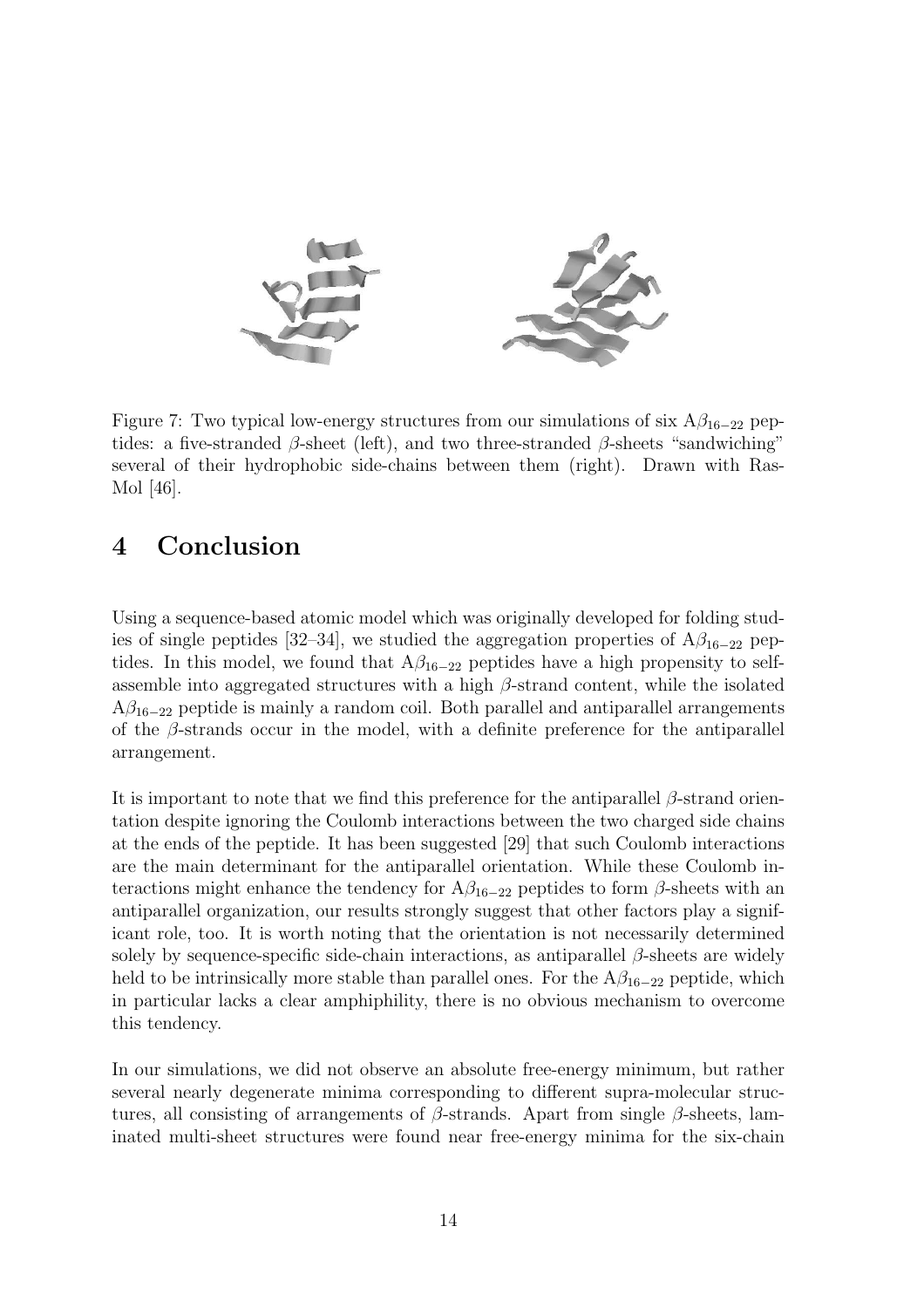system. It should be pointed out that the six-chain system is still too small to permit the formation of, for example, a barrel-type structure. It will therefore be very interesting to try to extend these calculations to larger system sizes.

### Acknowledgments

This work was in part supported by the Swedish Research Council and the Knut and Alice Wallenberg Foundation through the Swegene consortium.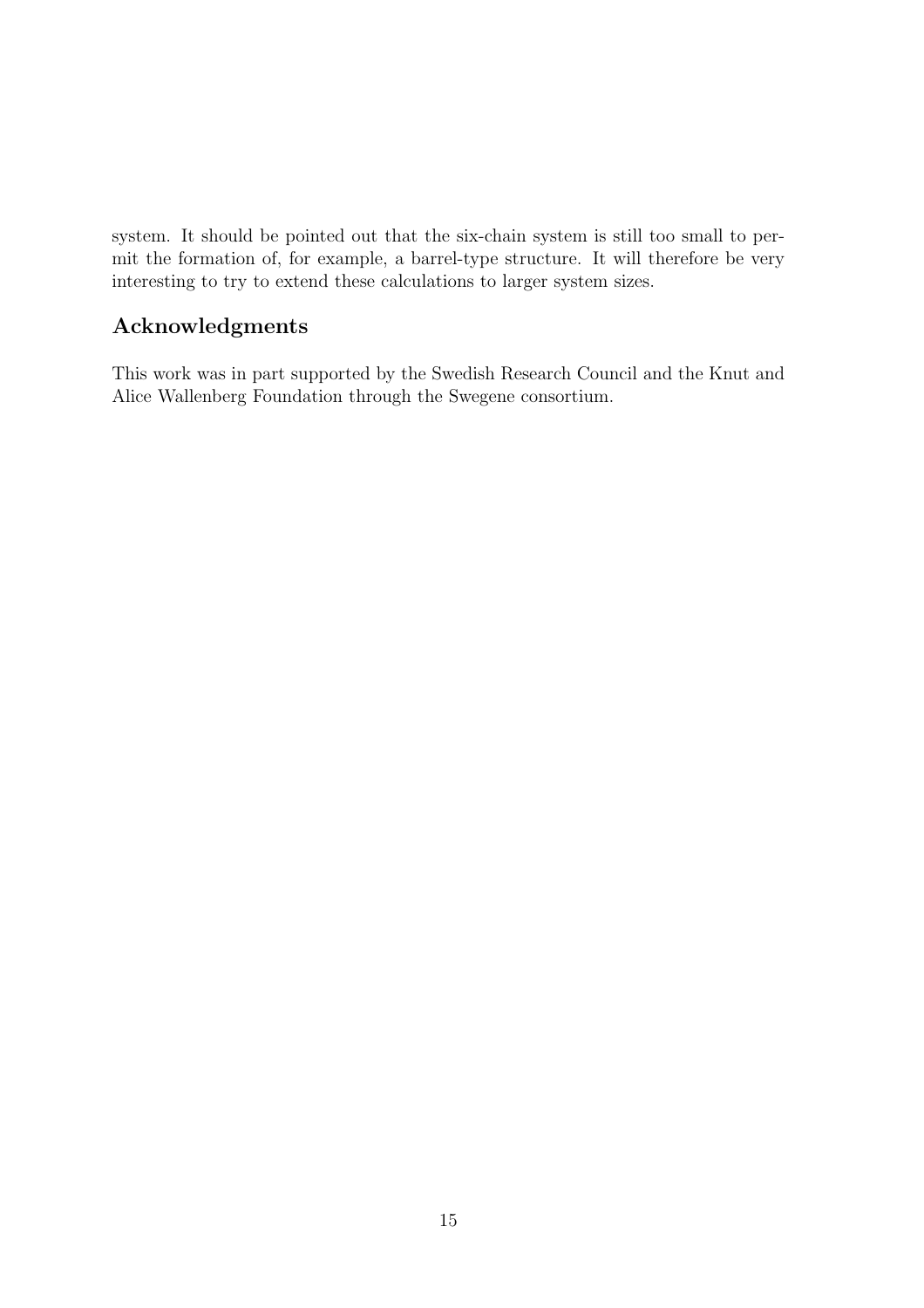# References

- [1] Rochet, J.C., and P.T. Lansbury Jr. 2000. Amyloid fibrillogenesis: themes and variations. Curr. Opin. Struct. Biol. 10: 60–68.
- [2] Dobson, C.M. 2003. Protein folding and misfolding. Nature 426: 884–890.
- [3] Bucciantini, M., E. Giannoni, F. Chiti, F. Baroni, L. Formigli, J. Zurdo, N. Taddei, G. Ramponi, C.M. Dobson, and M. Stefani. 2002. Inherent toxicity of aggregates implies a common mechanism for protein misfolding diseases. Nature 416: 507–511.
- [4] Otzen, D.E., O. Kristensen, and M. Oliveberg. 2000. Designed protein tetramer zipped together with a hydrophobic Alzheimer homology: A structural clue to amyloid assembly. Proc. Natl. Acad. Sci. USA 97: 9907–9912.
- [5] Broome, B.M., and M.H. Hecht. 2000. Nature disfavors sequences of alternating polar and non-polar amino acids: Implications for amyloidogenesis. J. Mol. Biol. 296: 961–968.
- [6] Richardson, J.S., and D.C. Richardson. 2002. Natural  $\beta$ -sheet proteins use negative design to avoid edge-to-edge aggregation. Proc. Natl. Acad. Sci. USA 99: 2754– 2759.
- [7] West, M.W., W.X. Wang, J. Patterson, J.D. Mancias, J.R. Beasley, and M.H. Hecht. 1999. De novo amyloid proteins from designed combinatorial libraries. Proc. Natl. Acad. Sci. USA 96: 11211–11216.
- [8] Villegas, V., J. Zurdo, V.V. Filimonov, F.X. Avilés, C.M. Dobson, and L. Serrano. 2000. Protein engineering as a strategy to avoid formation of amyloid fibrils. Protein Sci. 9: 1700-1708.
- [9] Hammarström, P., X. Jiang, A.R. Hurshman, E.T. Powers, and J.W. Kelly. 2002. Sequence-dependent denaturation energetics: a major determinant in amyloid disease diversity. Proc. Natl. Acad. Sci. USA 99: 16427–16432.
- [10] L´opez de la Paz, M., K. Goldie, J. Zurdo, E. Lacroix, C.M. Dobson, A. Hoenger, and L. Serrano. 2002. De novo designed peptide-based amyloid fibrils. Proc. Natl. Acad. Sci. USA 99: 16052–16057.
- [11] Chiti, F., M. Stefani, N. Taddei, G. Ramponi, and C.M. Dobson. 2003. Rationalization of the effects of mutations on peptide and protein aggregation rates. Nature 424: 805–808.
- [12] López de la Paz, M., and L. Serrano. 2004. Sequence determinants of amyloid formation. Proc. Natl. Acad. Sci. USA 101: 87–92.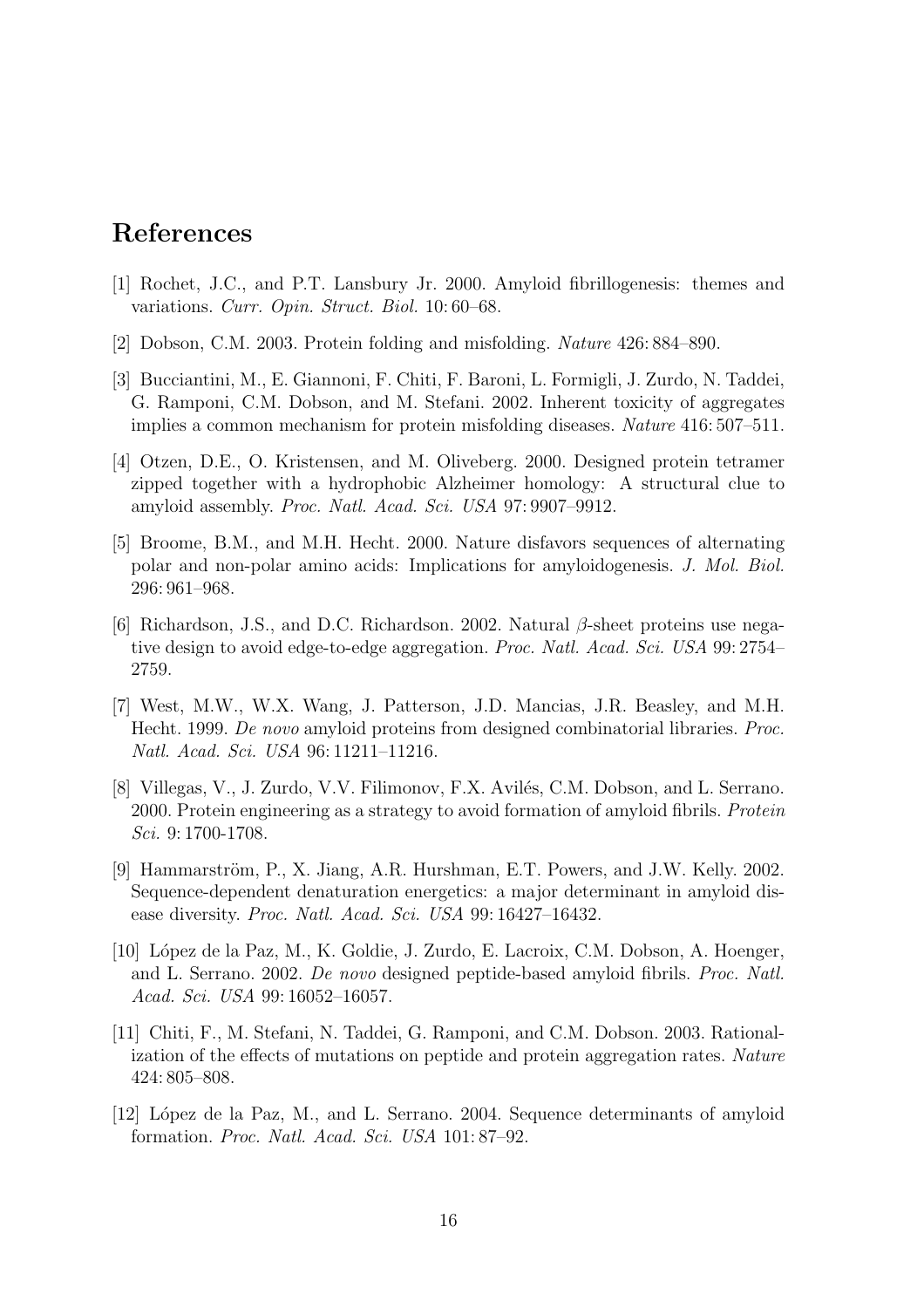- [13] Ventura, S., J. Zurdo, S. Narayanan, M. Parre˜no, R. Mangues, B. Reif, F. Chiti, E. Giannoni, C.M. Dobson, F.X. Aviles, and L. Serrano. 2004. Short amino acid stretches can mediate amyloid formation in globular proteins: the Src homology 3 (SH3) case. Proc. Natl. Acad. Sci. USA 101: 7258–7263.
- [14] Sunde, M., and C. Blake. 1997. The structure of amyloid fibrils by electron microscopy and X-ray diffraction. Adv. Protein Chem. 50: 123–159.
- [15] Burkoth, T.S., T.L.S. Benzinger, V. Urban, D.M. Morgan, D.M. Gregory, P. Thiyagarajan, R.E. Botto, S.C. Meredith, and D.G. Lynn. 2000. Structure of the  $\beta$ -amyloid<sub>(10−35)</sub> fibril. *J. Am. Chem. Soc.* 122: 7883–7889.
- [16] Petkova, A.T., Y. Ishii, J.J. Balbach, O.N. Antzutkin, R.D. Leapman, F. Delaglio, and R. Tycko. 2002. A structural model for Alzheimer's  $\beta$ -amyloid fibrils based on experimental constraints from solid state NMR. Proc. Natl. Acad. Sci. USA 99: 16742–16747.
- [17] Lansbury, P.T., P.R. Costa, J.M. Griffiths, E.J. Simon, M. Auger, K.J. Halverson, D.A. Kocisko, Z.S. Hendsch, T.T. Ashburn, R.G.S. Spencer, B. Tidor, and R.G. Griffin. 1995. Structural model for the β-amyloid fibril based on interstrand alignment of an antiparallel-sheet comprising a C-terminal peptide. Nat. Struct. Biol. 2: 990–998.
- [18] Petkova, A.T., G. Buntkowsky, F. Dyda, R.D. Leapman, W.M. Yau, and R. Tycko. 2004. Solid state NMR reveals a pH-dependent antiparallel  $\beta$ -sheet registry in fibrils formed by a  $\beta$ -amyloid peptide. *J. Mol. Biol.* 335: 247–260.
- [19] Balbach, J.J., Y. Ishii, O.N. Antzutkin, R.D. Leapman, N.W. Rizzo, F. Dyda, J. Reed, and R. Tycko. 2000. Amyloid fibril formation by  $A\beta_{16-22}$ , a seven-residue fragment of the Alzheimer's β-amyloid peptide, and structural characterization by solid state NMR. Biochemistry 39: 13748–13759.
- [20] Gordon, D.J., J.J. Balbach, R. Tycko, and S.C. Meredith. 2004. Increasing the amphiphilicity of an amyloidogenic peptide changes the  $\beta$ -sheet structure in the fibrils from antiparallel to parallel. Biophys. J. 86: 428–434.
- [21] Tjernberg, L.O., J. Näslund, F. Lindqvist, J. Johansson, A.R. Karlström, J. Thyberg, L. Terenius, and C. Nordstedt. 1996. Arrest of  $\beta$ -amyloid fibril formation by a pentapeptide ligand. J. Biol. Chem. 271: 8545–8548.
- [22] Bratko, D., and H.W. Blanch. 2001. Competition between protein folding and aggregation: a three-dimensional lattice-model simulation. J. Chem. Phys. 114: 561– 569.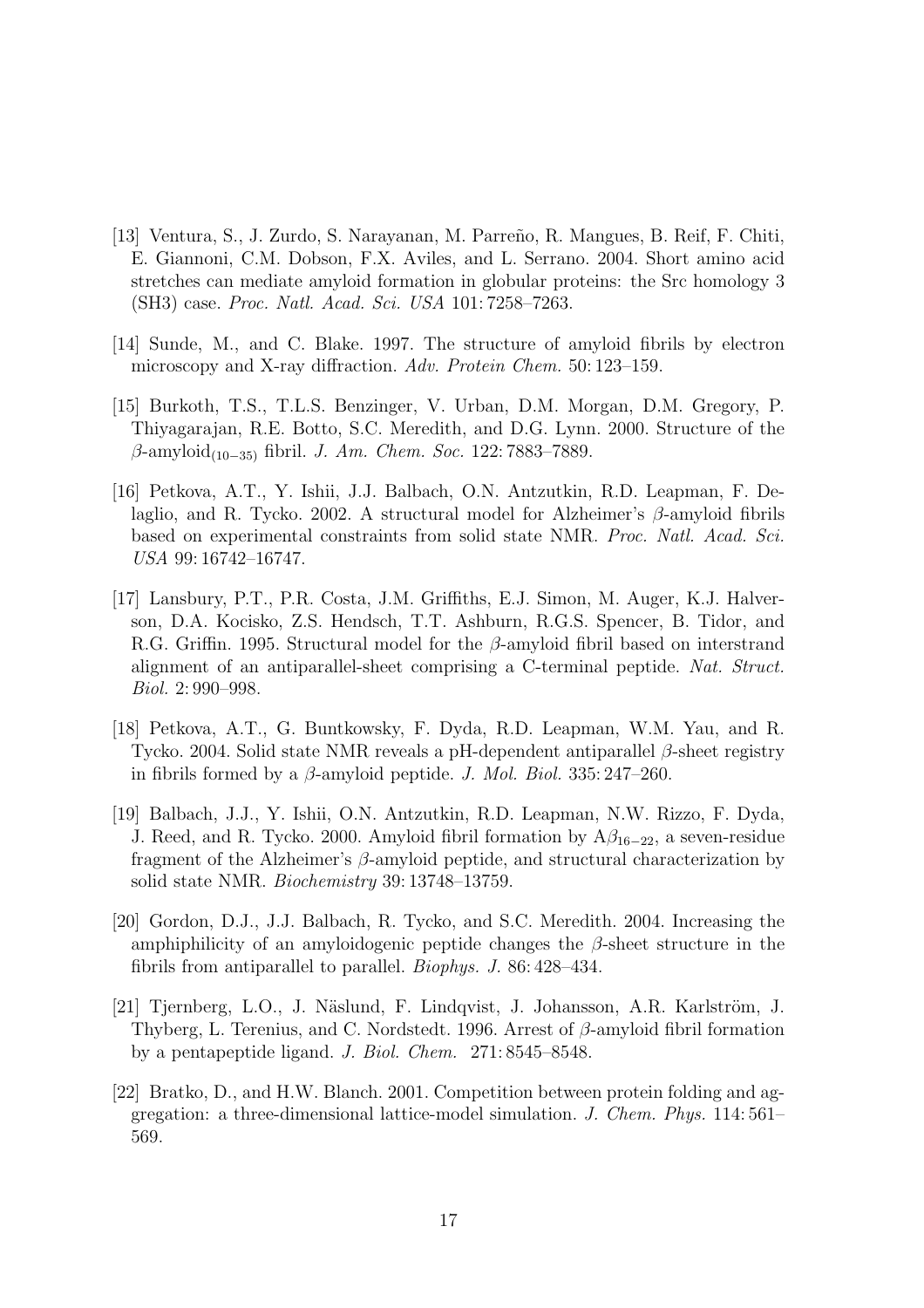- [23] Harrison, P.M., H.S. Chan, S.B. Prusiner, and F.E. Cohen. 2001. Conformational propagation with prion-like characteristics in a simple model for protein folding. Protein Sci. 10: 819–835.
- [24] Dima, R.I., and D. Thirumalai. 2002. Exploring protein aggregation and selfpropagation using lattice models: phase diagram and kinetics. Protein Sci. 11: 1036–1049.
- [25] Jang, H., C.K. Hall, and Y. Zhou. 2004. Assembly and kinetic folding pathways of a tetrameric  $\beta$ -sheet complex: Molecular dynamics simulations on simplified off-lattice protein models. Biophys. J. 86: 31–49.
- [26] Friedel, M., and J.E. Shea. 2004. Self-assembly of peptides into a  $\beta$ -barrel motif. J. Chem. Phys. 120: 5809–5823.
- [27] Ma, B., and R. Nussinov. 2002. Stabilities and conformations of Alzheimer's  $\beta$ amyloid peptide oligomers ( $A\beta_{16-22}$ ,  $A\beta_{16-35}$ , and  $A\beta_{10-35}$ ): sequence effects. *Proc.* Natl. Acad. Sci. USA 99: 14126–14131.
- [28] Ma B., and R. Nussinov. 2002. Molecular dynamics simulations of alanine rich  $\beta$ -sheet oligomers: insight into amyloid formation. *Protein Sci.* 11: 2335–2350.
- [29] Klimov, D.K., and D. Thirumalai. 2003. Dissecting the assembly of  $A\beta_{16-22}$  amyloid peptides into antiparallel  $\beta$  sheets. Structure 11: 295–307.
- [30] Gsponer, J., U. Haberthür, and A. Caflisch. 2003. The role of side-chain interactions in the early steps of aggregation: Molecular dynamics simulations of an amyloid-forming peptide from the yeast prion Sup35. Proc. Natl. Acad. Sci. USA 100: 5154–5159.
- [31] Paci, E., J. Gsponer, X. Salvatella, and M. Vendruscolo. 2004. Molecular dynamics studies of the process of amyloid aggregation of peptide fragments of transthyrin. In press: J. Mol. Biol.
- [32] Irbäck, A., B. Samuelsson, F. Sjunnesson, and S. Wallin. 2003. Thermodynamics of α- and β-structure formation in proteins. Biophys. J. 85: 1466–1473.
- [33] Irbäck, A., and F. Sjunnesson. 2004. Folding thermodynamics of three  $\beta$ -sheet peptides: a model study. Proteins 56: 110–116.
- [34] Irbäck, A., and S. Mohanty. 2004. Preprint LU TP 04-28. Submitted to  $Bio$ phys. J.
- [35] Brändén, C., and J. Tooze. 1991. Introduction to Protein Structure. Garland Publishing, New York.